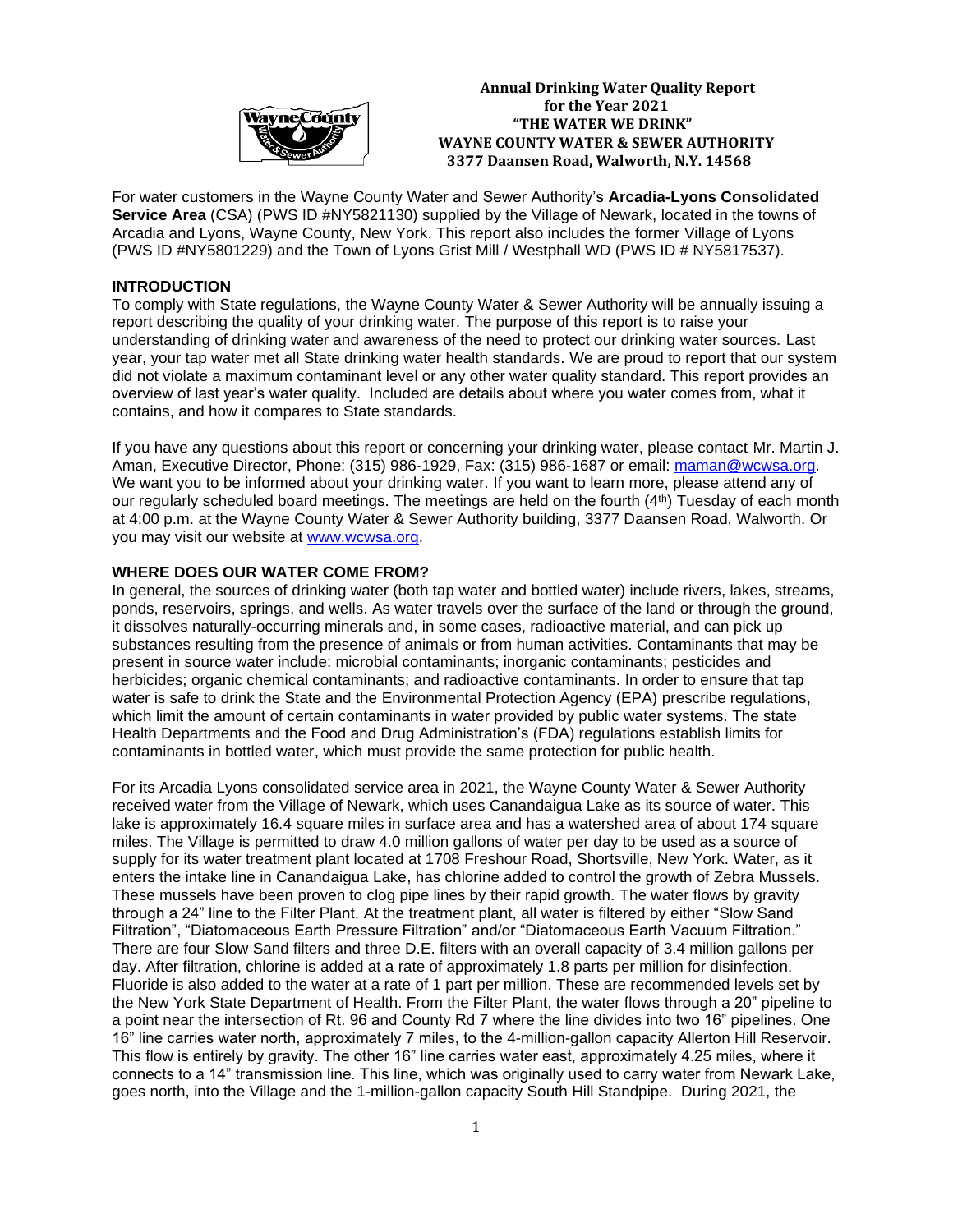Village of Newark water system did not experience any restriction of their water source.

#### **SOURCE WATER ASSESSMENT PROGRAM**

The NYS DOH has recently completed a source water assessment (SWAP) of the lake. For the Village of Newark, the source water assessment has found a moderate susceptibility to contamination for this source of drinking water. The amount of agricultural lands in the assessment area results in elevated potential for protozoa, phosphorous, disinfection by-product (DBP) precursors, and pesticides contamination. There is also a moderate density of sanitary wastewater discharges, but the ratings for the individual discharges do not result in elevated susceptibility ratings. However, it appears that the total amount of wastewater discharged to surface water in this assessment area is high enough to further raise the potential for contamination, (particularly for protozoa). There are no noteworthy contamination threats associated with other discrete contaminant sources.

### **FACTS AND FIGURES**

This water system serves approximately 5,724 people through 1908 service connections. The total water purchased by W.C.W. & S.A. in 2021 for the Arcadia Lyons Consolidated Service Area was approximately 176 million gallons. The amount of water delivered to customers was approximately 134 million gallons, the unsold water being water used for firefighting and flushing of mains, as well as water lost through leaks, slowed meters, unauthorized use of water, etc. In 2021, WCW&SA water customers outside of the former Village of Lyons service areas were charged \$4.70 per 1,000 gallons of water, and a \$25.00 basic service charge per quarter. This rate would result in an annual water charge of \$335.00 for a customer using 50,000 gallons per year, an average use for a family of three. \*\*\*The basic service charge reflects a  $\frac{3}{4}$  – 1  $\frac{1}{2}$ " meter; meters larger than 1  $\frac{1}{2}$ " have a basic service charge based on size and type of meter. The former Village of Lyons customers were charged \$5.50 per thousand gallons, \$25.00 basic service charge and \$15.00 for the Town Capital and O&M charge. This rate would result in an annual water charge of \$435.00 for a customer using 50,000 gallons per year, an average use for a family of three.

#### **ARE THERE CONTAMINANTS IN OUR DRINKING WATER?**

As the State regulations require, we routinely test your drinking water for numerous contaminants. These contaminants include: total coliform, turbidity, inorganic compounds, nitrate, lead and copper, volatile organic compounds, total trihalomethanes, and synthetic organic compounds. The Wayne County Water & Sewer Authority and its suppliers send their samples to independent New York State certified water quality testing laboratories. The accompanying table depicts which compounds were detected in your drinking water. It should be noted that all drinking water, including bottled water, may reasonably be expected to contain at least small amounts of some contaminants. The presence of contaminants does not necessarily indicate that water poses a health risk. More information about contaminants and potential health effects can be obtained by calling the EPA's Safe Drinking Water Hotline (800) 426-4791, or log on to EPA's Drinking Water Website **[www.epa.gov/safewater/](http://www.epa.gov/safewater/)**. If you have questions or concerns about the quality of your water, please feel free to contact the Authority or the local office of the NYSDOH.

**Mr. Martin J. Aman Ms. Sheryl Robbins Wayne County Water & Sewer Authority NYS Department of Health** 3377 Daansen Road 624 Pre-emption Road Walworth, NY 14568 Geneva, NY 14456 (315) 986-1929 (315) 789-3030  **[www.wcwsa.org](http://www.wcwsa.org/) [www.health.ny.gov](http://www.health.state.ny.us/)**

The Wayne County Water & Sewer Authority is required to collect and analyze six (6) total coliform samples from various points within the Authority's Arcadia-Lyons Consolidated Service Area distribution system per month. We had one (1) positive sample for total coliform. All repeat samples proved to be negative so no violation occurred.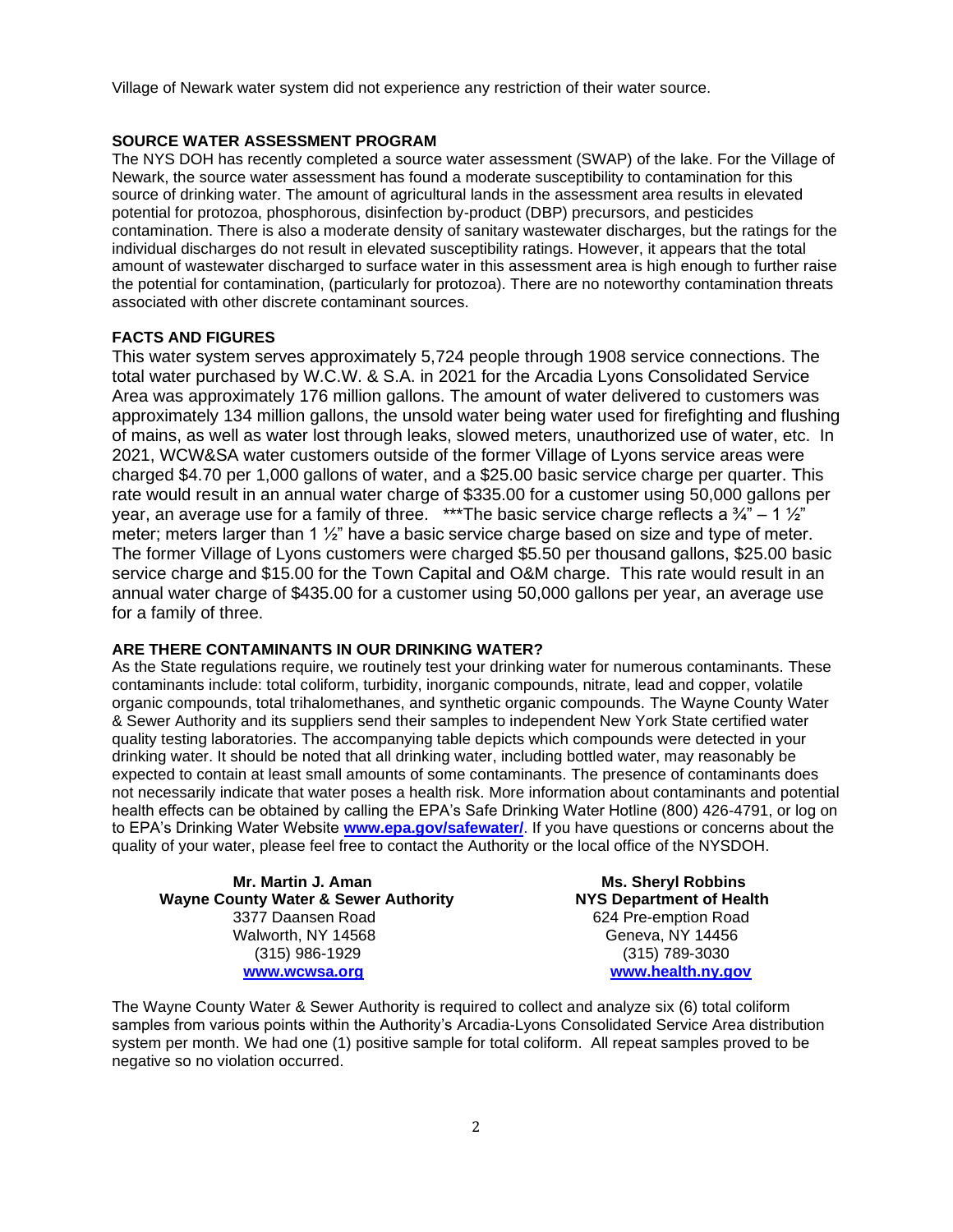| <b>Contaminant</b> | <b>Violation</b><br>Yes/No | Date of<br><b>Sample</b> | Level<br><b>Detected</b> | Unit<br><b>Measured</b> | <b>MCLG</b> | <b>Regulatory</b><br>Limit                          | <b>Likely Source</b><br>Contamination      |
|--------------------|----------------------------|--------------------------|--------------------------|-------------------------|-------------|-----------------------------------------------------|--------------------------------------------|
| Total<br>Coliform  | No.                        | 3/1/2021                 | positive<br>sample       | N/A                     | 0           | TT-2 or more<br>positive<br>samples in one<br>month | Naturally<br>present in the<br>environment |

The accompanying table shows the *detected results only* of monitoring for the period of January 1st to December 31<sup>st</sup>, 2021, based upon information as provided by the Village of Newark.

| Contaminant                 | <b>Units</b> | Violation MCLG<br>Yes/No |                    | <b>MCL</b>            | <b>Sample</b> | Date of Village of<br><b>Newark</b><br><b>Results</b> | <b>WCWSA</b> | <b>Likely</b><br><b>Source</b>                                                                                                                                   |
|-----------------------------|--------------|--------------------------|--------------------|-----------------------|---------------|-------------------------------------------------------|--------------|------------------------------------------------------------------------------------------------------------------------------------------------------------------|
| Barium                      | ppm          | <b>No</b>                | $\overline{2}$     | $\overline{2}$        | 2021          | .025                                                  | <b>NS</b>    | Discharge of drilling wastes, or<br>metal refineries; Erosion of<br>natural deposits                                                                             |
| Nickel                      | ppm          | No                       | N/A                | N/A                   | 2021          | .0012                                                 | <b>NS</b>    | Nickel occurs naturally in soils,<br>ground water and surface<br>waters                                                                                          |
| Nitrate                     | ppm          | No                       | 10                 | 10                    | 2021          | .24                                                   | <b>NS</b>    | Erosion of natural deposits                                                                                                                                      |
| Chromium                    | ppm          | No                       | $\cdot$ 1<br>(EPA) | .1<br>(EPA)           | 2021          | .0020                                                 | <b>NS</b>    | Discharge from steel and pulp<br>mills; Erosion of natural<br>deposits                                                                                           |
| 1, 4-Dioxane                | Ppb          | <b>No</b>                | $\mathbf{1}$       | $\mathbf{1}$          | 4/20/21       | 0.4                                                   | <b>NS</b>    | Released into the environment<br>from commercial and industrial<br>sources and is associated with<br>inactive and hazardous waste<br>sites.                      |
| Gross Alpha                 | pCi/l        | No                       | N/A                | 15                    | 2017          | 3.41                                                  | <b>NS</b>    | Erosion of natural deposits of<br>certain minerals that are<br>radioactive and may emit a<br>form of radiation known as<br>alpha radiation.                      |
| <b>Gross Beta</b>           | pCi/l        | No                       | N/A                | 50                    | 2017          | 4.58                                                  | <b>NS</b>    | Decay of natural and manmade<br>deposits of certain minerals that<br>are radioactive and may emit a<br>form of radiation known as<br>photons and beta radiation. |
| Radium - 226<br>*footnote 3 | pCi/l        | <b>No</b>                | 5                  | 5                     | 2017          | <b>ND</b>                                             | <b>NS</b>    | Erosion of natural deposits                                                                                                                                      |
| Radium - 228<br>*footnote 3 | pCi/l        | <b>No</b>                | 5                  | 5                     | 2017          | 0.0827                                                | <b>NS</b>    | Erosion of natural deposits                                                                                                                                      |
| Uranium                     | ug/l         | <b>No</b>                | 30                 | 30                    | 2017          | 0.30                                                  | <b>NS</b>    | Erosion of natural deposits                                                                                                                                      |
| Fluoride                    | mg/l         | <b>No</b>                | N/A                | 2.2                   | 2021          | .44                                                   | <b>NS</b>    | Water additive that promotes<br>strong teeth.                                                                                                                    |
| Turbidity<br>*footnote 4    | <b>NTU</b>   | No                       | N/A                | $TT=<5$<br><b>NTU</b> | 2021          | .51                                                   | N/A          | Soil runoff                                                                                                                                                      |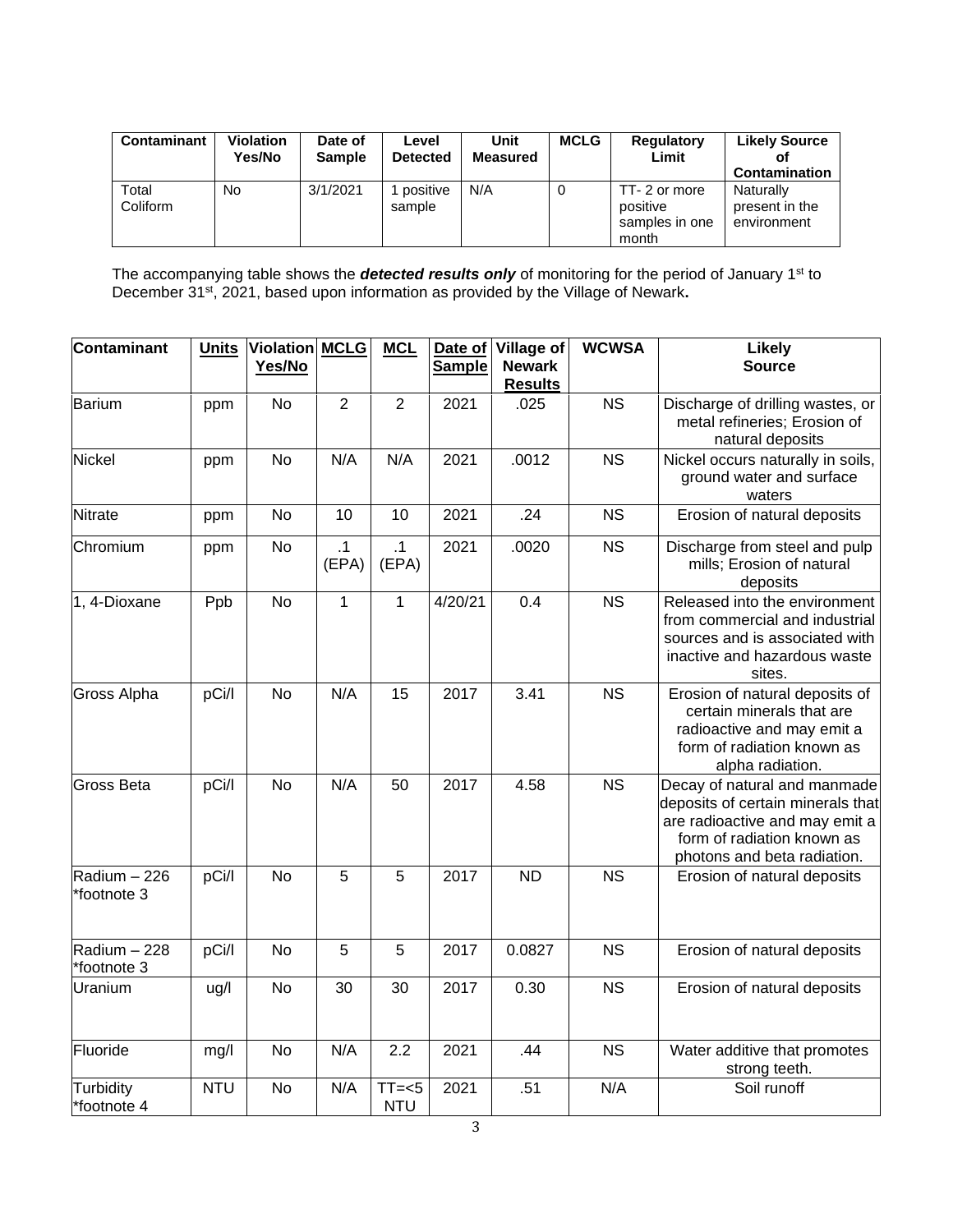| Turbidity<br>*footnote 4                                  | <b>NTU</b> | No | N/A  | TT=95% of<br>samples<br>$<$ 1.0 NTU |      | 99.9%             | N/A               | Soil runoff                                                                                                   |
|-----------------------------------------------------------|------------|----|------|-------------------------------------|------|-------------------|-------------------|---------------------------------------------------------------------------------------------------------------|
| Distribution<br>Turbidity *                               | <b>NTU</b> | No | N/A  | $MCL = 5$<br><b>NTU</b>             | 2021 | .82               | N/A               | Soil Runoff                                                                                                   |
| Total<br>Trihalomethanes<br>Stage 2 DBP<br><b>Results</b> | ug/l       | No | N/A  | 80                                  | 2021 | 75<br>$(38-95)$   | 65<br>$(44-75)$   | <b>Disinfection Byproducts</b>                                                                                |
| HAA5<br>Stage 2 DBP<br><b>Results</b>                     | ug/l       | No | N/A  | 60                                  | 2021 | 46<br>$(17-42)$   | 30<br>$(19-55)$   | By-Product of drinking water<br>chlorination                                                                  |
| Copper<br>*footnote 1                                     | ug/l       | No | 1300 | 1300                                | 2021 | 700<br>$(14-910)$ | 700<br>$(14-910)$ | Corrosion of household<br>plumbing systems; erosion of<br>natural deposit leaching from<br>wood preservatives |
| Lead<br>*footnote 2                                       | ug/l       | No | 0    | 15                                  | 2021 | 1.4<br>$(ND-2.1)$ | 1.4<br>$(ND-2.1)$ | Corrosion of household<br>plumbing systems; erosion of<br>natural deposits                                    |

\*\*\*Please Note: The Village of Newark has been required by NYS Department of Health to use an additive as a corrective action due to the copper levels being above the "action level" in 2011. It was determined that they use an addition of Orthophosphate sequestering agent to their finished water to reach the best levels. This addition was started in September of 2013. The results in 2018 showed that copper levels are reduced and are under EPA/NYS action limits. Due to these results Department of Health has reduced the sampling frequency for Lead and Copper sampling to every 3 years.

\***footnote 1** - These levels represent the 90<sup>th</sup> percentile of the 30 sites tested. No sites exceeded the Action Levels in 2021 for the allowable level for Copper.

\***footnote 2** - These levels represent the 90<sup>th</sup> percentile of the 30 sites tested. One site exceeded the Action Levels in 2021 for Lead.

\***footnote 3** – The State considers 50 pCi/L to be the level of concern for beta particles.

\***footnote 4** – This level represents the highest Locational running annual average calculated quarterly from data collected.

\* Distribution Turbidity is a measure of cloudiness of the water found in the distribution system. The Village of Newark monitors it because it is a good indicator of water quality. High Turbidity can hinder the effectiveness of disinfectants. The highest monthly distribution turbidity measurement during the year, (.82 NTU), occurred in February 2021. This is below the State's maximum contaminant level (5 NTU).

# **DEFINITIONS OF TERMS IN TABLE**

*Maximum Contaminant Level (MCL)*: The highest level of a contaminant that is allowed in drinking water. MCLs are set as close to the MCLGs as feasible.

*Maximum Contaminant Level Goal (MCLG)*: The level of a contaminant in drinking water below which there is no known or expected risk to health. MCLGs allow for a margin of safety.

*Maximum Residual Disinfectant Level (MRDL)*: The highest level of a disinfectant allowed in drinking water. There is convincing evidence that addition of a disinfectant is necessary for control of microbial contaminants.

*Maximum Residual Disinfectant Level Goal (MRDLG)*: The level of a drinking water disinfectant below which there is no known or expected risk to health. MRDLGs do not reflect the benefits of the use of disinfectants to control microbial contamination.

*Action Level (AL)*: The concentration of a contaminant which, if exceeded, triggers treatment or other requirements which a water system must follow.

*Treatment Technique (TT)*: A required process intended to reduce the level of a contaminant in drinking water.

*Non-Detects (ND)*: Laboratory analysis indicates that the constituent is not present.

*Not Sampled (NS):* The supplier did not sample this contaminant.

*Nephelometric Turbidity Unit (NTU)*: A measure of the clarity of water. Turbidity in excess of 5 NTU is just noticeable to the average person.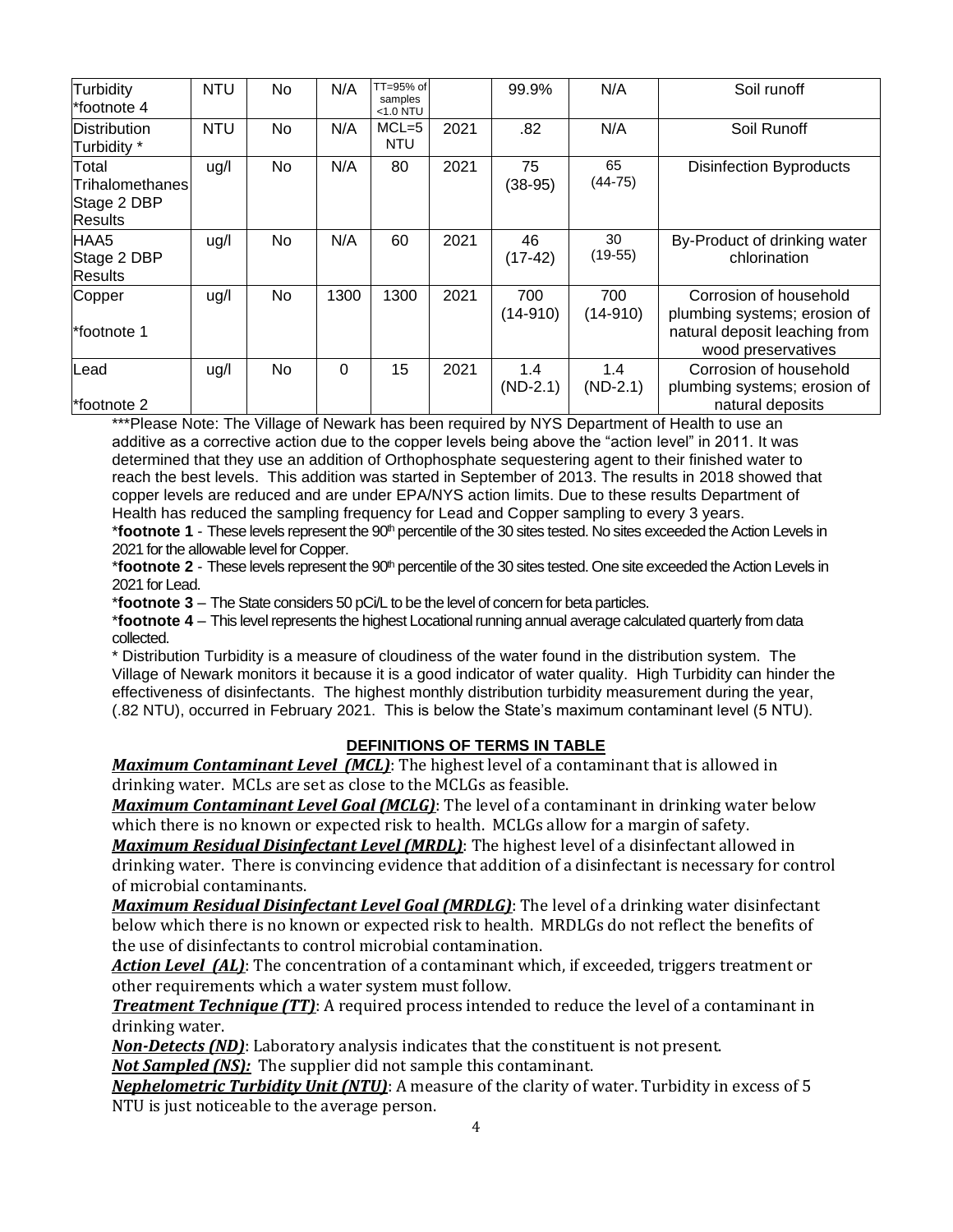*Milligrams per liter (mg/l)*: Corresponds to one part of liquid in one million parts of liquid (parts per million - ppm).

*Micrograms per liter (ug/l)*: Corresponds to one part of liquid in one billion parts of liquid (parts per billion - ppb).

*Nanograms per liter (ng/l)*: Corresponds to one part of liquid to one trillion parts of liquid (parts per trillion - ppt).

*Picograms per liter (pg/l)*: Corresponds to one part per of liquid to one quadrillion parts of liquid (parts per quadrillion – ppq).

*Picocuries per liter (pCi/L)*: A measure of the radioactivity in water.

*Millirems per year (mrem/yr)*: A measure of radiation absorbed by the body.

*Million Fibers per Liter (MFL)*: A measure of the presence of asbestos fibers that are longer than 10 micrometers.

**Lead:** Lead in drinking water is rarely the sole cause of lead poisoning, but it can add to a person's total lead exposure. All potential sources of lead in the household should be identified and removed, replaced or reduced. Please visit our website, [www.wcwsa.org](http://www.wcwsa.org/) for more information on lead.

**Copper**: Copper is an essential nutrient, but some people who drink water containing copper in excess of the action level over a relatively short period of time could experience gastrointestinal distress. Some people who drink water containing in excess of the action level over many years could suffer liver or kidney damage. People with Wilson's Disease should consult their personal doctor.

# **WHAT DOES THIS INFORMATION MEAN?**

As you can see by the above table, our system had no violations. We have learned through our testing that some contaminants have been detected; however, these contaminants were detected below the level allowed by the State.

## **IS OUR WATER SYSTEM MEETING OTHER RULES THAT GOVERN OPERATIONS?**

During 2021, our system was in compliance with applicable State drinking water operating, monitoring and reporting requirements.

# **DO I NEED TO TAKE SPECIAL PRECAUTIONS?**

Although our drinking water met or exceeded state and federal regulations, some people may be more vulnerable to disease-causing microorganisms or pathogens in drinking water than the general population. Immuno-compromised persons such as persons with cancer undergoing chemotherapy, persons who have undergone organ transplants, people with HIV/AIDS or other immune system disorders, some elderly, and infants can be particularly at risk from infections. These people should seek advice from their health care provider about their drinking water. EPA/CDC guidelines on appropriate means to lessen the risk of infection by Cryptosporidium, Giardia and other microbial pathogens are available from the Safe Drinking Water Hotline (800-426-4791).

#### **INFORMATION ON FLUORIDE ADDITION**

This system is one of the many New York water utilities providing drinking water with a controlled, low level of fluoride for consumer dental health protection. According to the United States Centers for Disease Control, fluoride is very effective in preventing cavities when present in drinking water at a properly controlled level. To ensure that the fluoride supplement in your water provides optimal dental protection, we the Village of Newark monitors fluoride levels on a daily basis to make sure fluoride is maintained at a target level of 0.7 mg/l at an optimal range from 0.7 to 1.2 mg/l, (parts per million) EPA requirement. During 2021 monitoring showed that fluoride levels in your water system were within 0.2 mg/l of the target level for 94% of the time. None of the monitoring results showed fluoride at levels that approach the 2.2 mg/l MCL for fluoride.